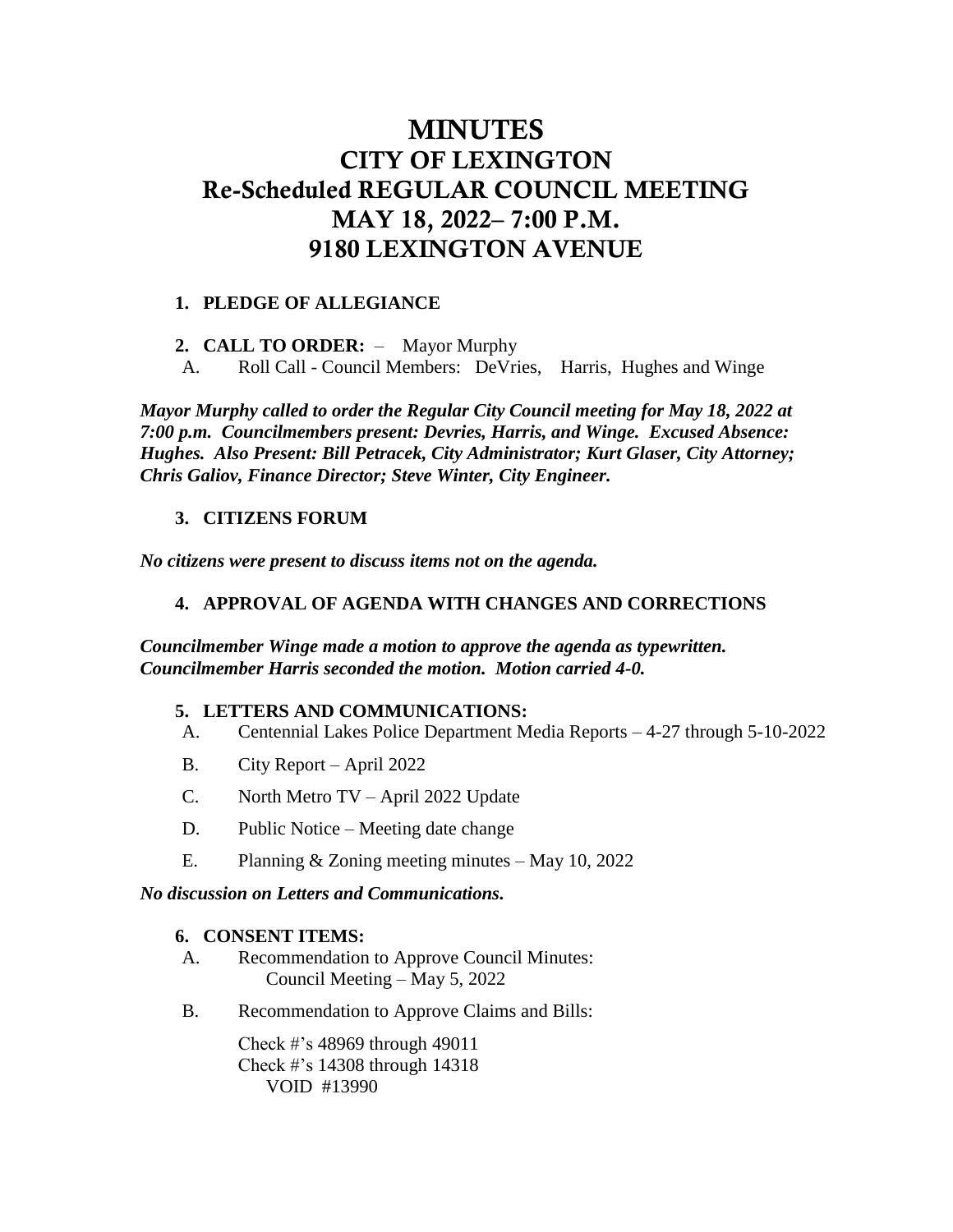- C. Financial Reports
	- Cash Balances
	- Fund Summary Budget to Actual

## *Councilmember Harris made a motion to approve the consent agenda items. Councilmember Hughes seconded the motion. Motion carried 4-0.*

# **7. ACTION ITEMS:**

A. Recommendation to approve Resolution NO. 22-21 A Resolution Accepting

Bids for 2022 Street Improvement Project – North Highway Drive between

Woodland Road and Restwood Road (Approximately 500 Feet East)

*Councilmember Harris made a motion to approve Resolution NO. 22-21 A Resolution Accepting Bids for 2022 Street Improvement Project – North Highway Drive between Woodland Road and Restwood Road (Approximately 500 Feet East). Councilmember Devries seconded the motion. Motion carried 4-0.*

B. Recommendation to approve Management and Non Union Salary Increase

effective June 1, 2022

*Councilmember Harris made a motion to approve Management and Non Union Salary Increase effective June 1, 2022. Councilmember Winge seconded the motion. Motion carried 4-0.* 

C. Recommendation to approve New Business License

*Councilmember Devries made a motion to a business license for Little Rabbit's Hole Corporation. Councilmember Winge seconded the motion. Motion carried 4-0.* 

# **8. MAYOR AND COUNCIL INPUT**

*Councilmember Devries mentioned that Ephesians Phase 2 is almost completed. Discussion ensued.* 

*Councilmember Harris stated that the landscape has been repaired at Hamline Ave and Edgwood RD. area.* 

*Mayor Murphy stated he is glad to be back after campaigning for Governor.*

# **9. ADMINISTRATOR INPUT**

*Petracek stated that Jim fischer is out for a couple of weeks following a recent shoulder surgery. He also explained that the Jetter truck has been sold, and we received \$9,000 through the bidding process. The steet sweeper did not sell due to the bids not meeting the \$7,500 reserve that was set. We will try to sell it again on auction at a later date. Discussion ensued.*